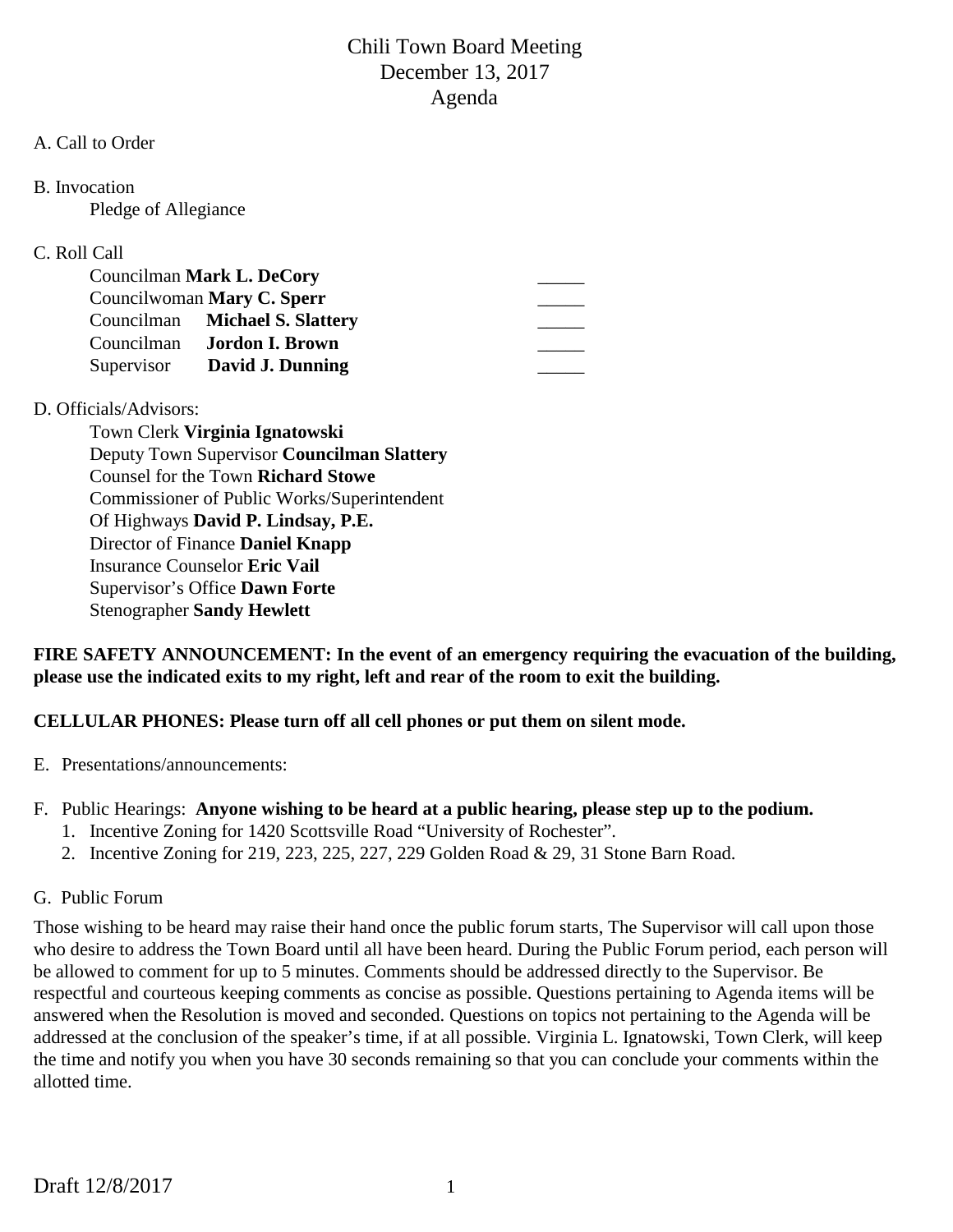#### H. *Matters of the Supervisor –*

New Matters:

 Pending Matters: 1. Vacancy BAR (1 - Permanent & 1 - Temp Member) Committee.

*Matters of the Town Council –*

New Matters:

Pending Matters:

I. Approval of Minutes – 11/15/2017

#### Reports Submitted –

 2017 Y/E Report Architectural Advisory Committee 2017 Y/E Report Assessor 2017 Y/E Report BAR 2017 Y/E Report Building Department 2017 Y/E Report Conservation Board 2017 Y/E Report Drainage Committee 2017 Y/E Report Finance 2017 Y/E Report Historian 2017 Y/E Report Historic Preservation Board 2017 Y/E Report Library 2017 Y/E Report MIS 2017 Y/E Report Planning Board 2017 Y/E Report Parks & Recreation Committee 2017 Y/E Report Recreation Department 2017 Y/E Report Senior Center 2017 Y/E Report Town Clerk 2017 Y/E Report Traffic & Safety 2017 Y/E Report Zoning Board 2030 Comprehensive Plan Report – Y/E 2017 Advanced Payment of Claims – November 2017 Architectural Advisory Committee Minutes – Building Department Report – November 2017 Chili Parks & Rec. Minutes – 11/17/2017 Dog Control Reports – November 2017 Library Board Minutes – 10/24/2017 Monthly Financial Statement – October 2017 Recreation Center Report – November 2017 Senior Center Report – November 2017 Town Clerk Report – November 2017 Zoning Board Minutes – 10/24/2017

Draft 12/8/2017 2 J. Correspondence –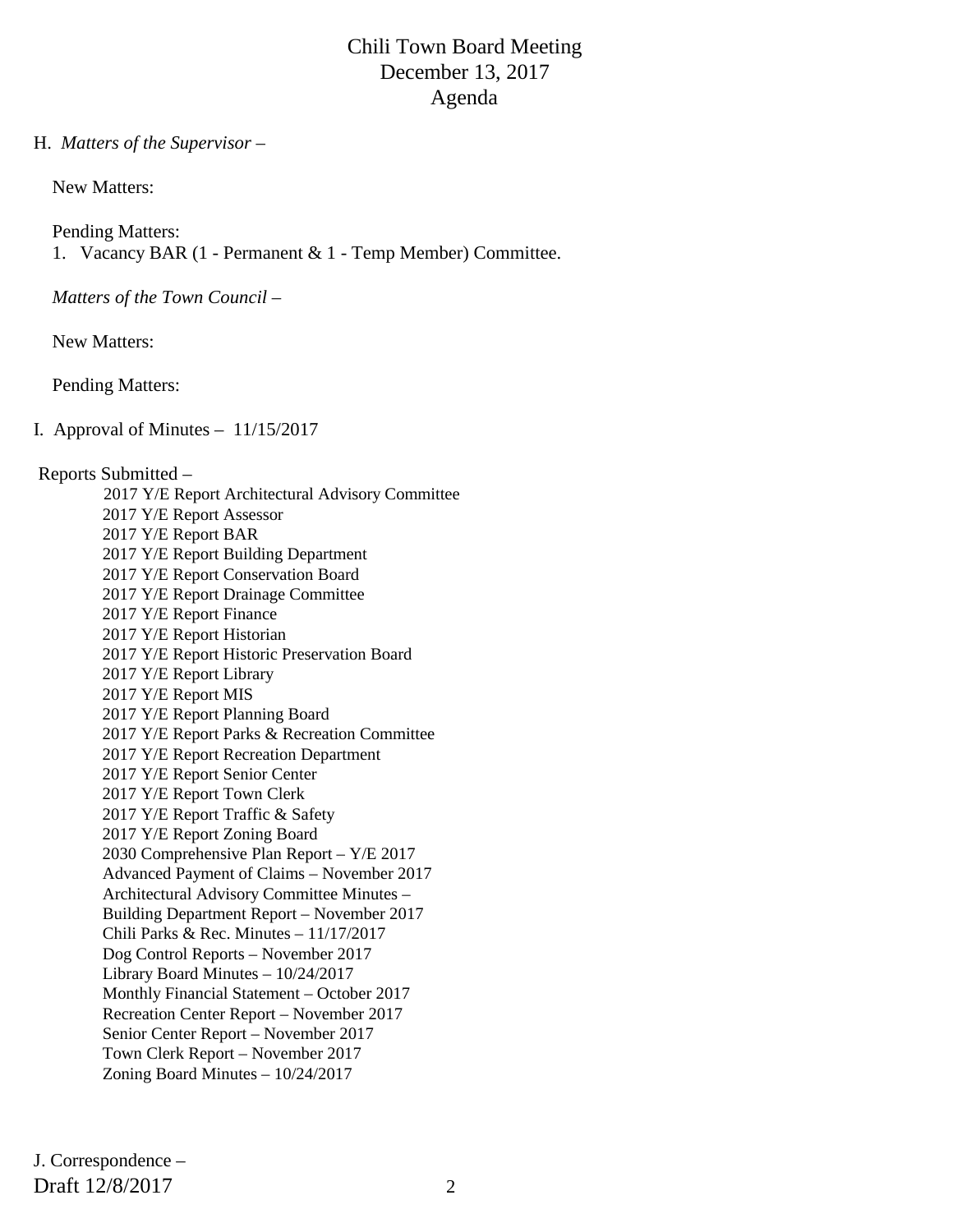## Chili Town Board Meeting December 13, 2017

Agenda

- 1. Virginia Ignatowski, Town Clerk has received notification that John Nowicki, Planning Board is resigning effective 12/13/2017.
- 2. Virginia Ignatowski, Town Clerk has received notification that Michal May, Highway Department is resigning effective 12/21/2017.
- K. Pending Business

L. Old Business

M. New Business

## **RESOLUTION #268 RE: Donation to the Senior Center Trust and Agency Account**

**OFFERED BY: \_\_\_\_\_\_\_\_\_\_\_\_\_\_\_\_\_\_\_ SECONDED BY: \_\_\_\_\_\_\_\_\_\_\_\_\_\_\_\_\_\_\_\_\_\_**

**WHEREAS,** the Senior Center Trust and Agency Account was established in the year 2000 to hold proceeds from fundraising activities to benefit the Chili Senior Center; and

**WHEREAS,** Mary Anne Sears, Director of Programs for the Aging, and the Voices and Visions Committee, a volunteer group of senior citizens, wishes to accept a \$100 donation from Lisa and Peter Darling & \$100 from John Zampatori to be deposited in the Senior Center Trust and Agency.

## **RESOLUTION #269 RE: Fire and Ambulance Contracts**

**OFFERED BY: \_\_\_\_\_\_\_\_\_\_\_\_\_\_\_\_\_\_\_ SECONDED BY: \_\_\_\_\_\_\_\_\_\_\_\_\_\_\_\_\_\_\_\_\_\_**

**BE IT RESOLVED,** that Supervisor Dunning be authorized to sign Fire and Ambulance Contracts in accordance with the 2018, budgeted amounts, pending review of counsel.

## **RESOLUTION #270 RE: Planning Board**

**OFFERED BY: \_\_\_\_\_\_\_\_\_\_\_\_\_\_\_\_\_\_\_ SECONDED BY: \_\_\_\_\_\_\_\_\_\_\_\_\_\_\_\_\_\_\_\_**

**BE IT RESOLVED,** that Glenn Hyde shall be appointed to the Planning Board to complete the term of John Nowicki term to expire December 31, 2020, expenses to be paid by voucher as incurred.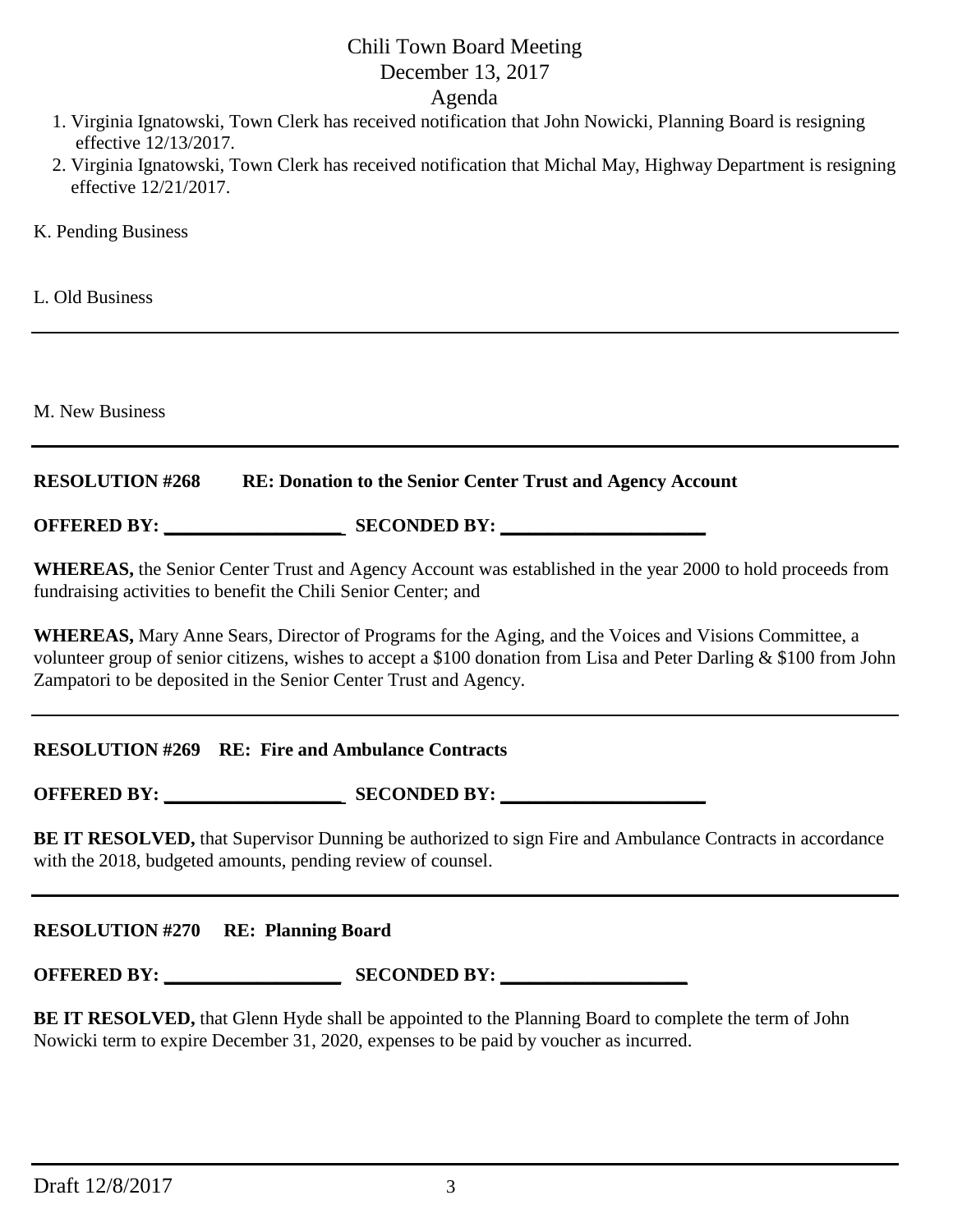## **RESOLUTION #271 RE: Authorizing Surety, Form, and Amount of Official Undertaking for the Faithful Performance of the Duties of the Town Clerk and Receiver of Taxes and Assessments**

**OFFERED BY: \_\_\_\_\_\_\_\_\_\_\_\_\_\_\_\_\_\_\_ SECONDED BY: \_\_\_\_\_\_\_\_\_\_\_\_\_\_\_\_\_\_\_\_**

**BE IT RESOLVED,** as follows:

Section 1. The Town Board hereby approves the surety, form, and amount of the official undertaking for the faithful performance of the duties of the Town Clerk and Receiver of Taxes and Assessments as follows:

Type of Undertaking: Government - Form P-Faithful Performance Insurance company: Utica National Insurance Group Amount: \$500,000

Section 2. A true copy of this resolution shall be affixed to the undertaking to indicate this Board's approval thereon in accordance with Town Law Section 25.

## **RESOLUTION #272 RE: Chili Fire Department Active List**

**OFFERED BY: \_\_\_\_\_\_\_\_\_\_\_\_\_\_\_\_\_\_\_ SECONDED BY: \_\_\_\_\_\_\_\_\_\_\_\_\_\_\_\_\_\_\_\_**

**BE IT RESOLVED,** that the following individual(s) be added to the Chili Fire Department active list effective December 4, 2017:

Thomas J. (T.J.) May

## **RESOLUTION #273 RE: Chili Fire Department Remove from Active List**

**OFFERED BY: \_\_\_\_\_\_\_\_\_\_\_\_\_\_\_\_\_\_\_ SECONDED BY: \_\_\_\_\_\_\_\_\_\_\_\_\_\_\_\_\_\_\_\_**

**BE IT RESOLVED,** that the following individual(s) be removed from the Chili Fire Department active list effective (Various Dates):

Christina Tucker 11/8/2017 & Michael Wainwright 11/13/2017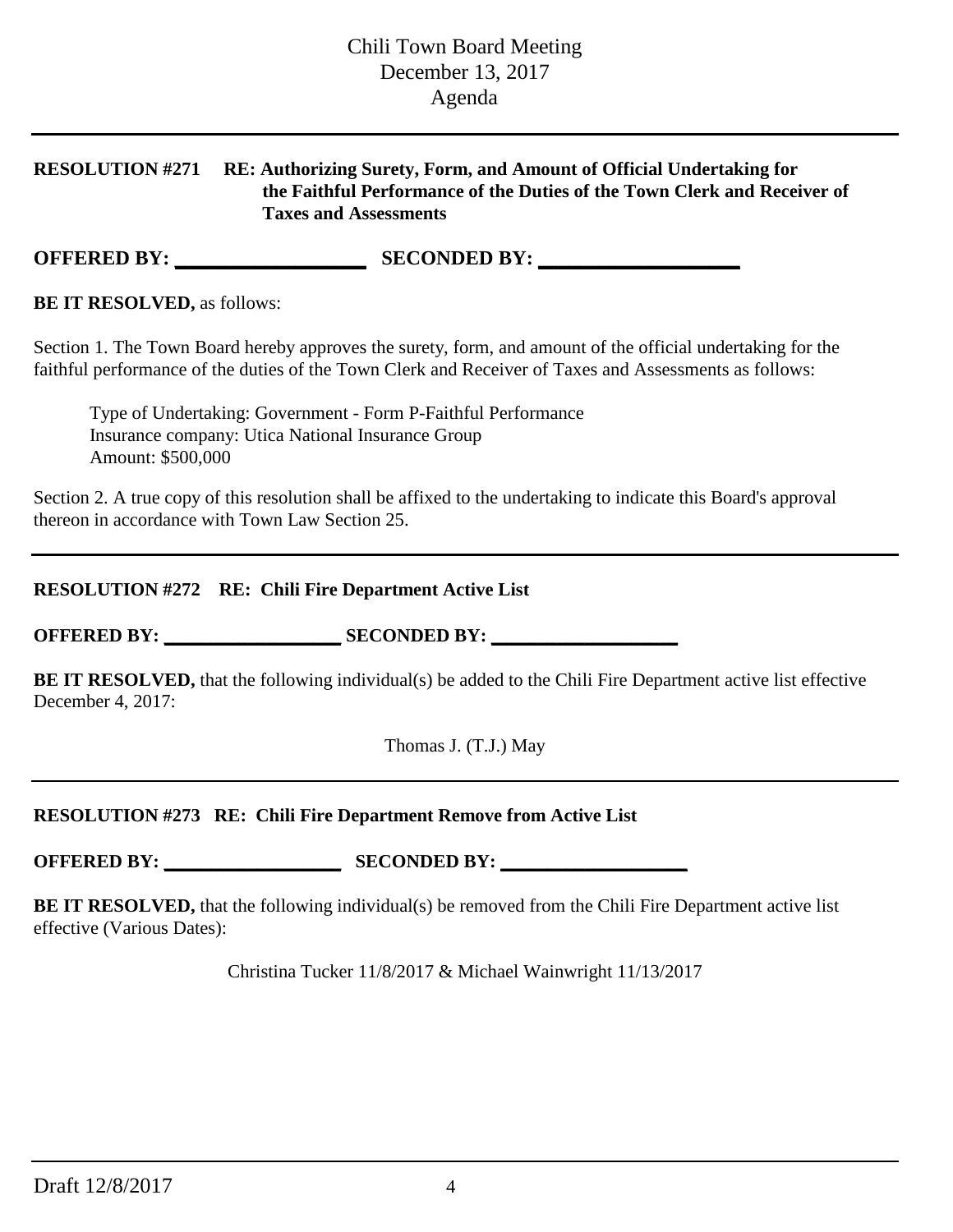## **RESOLUTION #274 RE: SEQR Determination – Local Law#\_\_\_\_\_ of 2017 to Establish a six month moratorium on Massage Therapy Business Approvals**

**OFFERED BY: \_\_\_\_\_\_\_\_\_\_\_\_\_\_\_\_\_\_\_ SECONDED BY: \_\_\_\_\_\_\_\_\_\_\_\_\_\_\_\_\_\_\_\_\_\_**

**WHEREAS,** the Chili Town Board has received the proposed Local Law# \_\_\_\_ of 2017 for the adoption of the Establishment of a six month moratorium on Massage Therapy Business Approvals; and

**NOW, THEREFORE, BE IT RESOLVED,** that the Town Board of the Town of Chili, having reviewed the SEQR regulations hereby determines that the adoption of Local Law # \_\_\_\_ for the Establishment of a six month moratorium on Adult Use Approvals is to be considered a Type II action.

## **RESOLUTION #275 RE: Adoption of Local Law#\_\_\_\_ of 2017 Establishing a six-month moratorium on Massage Therapy Business Approvals in the Town of Chili**

**OFFERED BY: \_\_\_\_\_\_\_\_\_\_\_\_\_\_\_\_\_\_\_ SECONDED BY: \_\_\_\_\_\_\_\_\_\_\_\_\_\_\_\_\_\_\_\_\_\_**

PURSUANT TO A CALL OF A REGULAR MEETING OF THE TOWN BOARD OF THE TOWN OF CHILI, COUNTY OF MONROE AND STATE OF NEW YORK, WHICH WAS DULY HELD AT THE TOWN HALL, 3333 CHILI AVENUE, ROCHESTER, NEW YORK 14624 ON THE 13th DAY OF DECEMBER, 2017 AT 7:00 P.M

WHEREAS, a proposed Local Law  $\#$  of 2017 was introduced to the Town Board of the Town of Chili, by Councilwoman Sperr on the  $11<sup>th</sup>$  day of October, 2017; and

**WHEREAS,** at a meeting of the Chili Town Board held at the Town Hall in the Town of Chili, New York on the 15<sup>th</sup> day of November, 2017, a public hearing was held at the 7:00 p.m. to consider adoption of the proposed Local Law #\_\_\_\_\_\_of 2017 "to establish a six month moratorium on Massage Therapy Business Approvals; and

**NOW, THEREFORE, BE IT RESOLVED,** that the Local Law #\_\_\_\_of 2017 is hereby enacted by the Town Board of the Town of Chili.

**Duly put to a vote as follows:**

| <b>Present:</b> | <b>Supervisor Dunning</b>  | voting |  |
|-----------------|----------------------------|--------|--|
|                 | <b>Councilman Slattery</b> | voting |  |
|                 | <b>Councilwoman Sperr</b>  | voting |  |
|                 | <b>Councilman DeCory</b>   | voting |  |
|                 | <b>Councilman Brown</b>    | voting |  |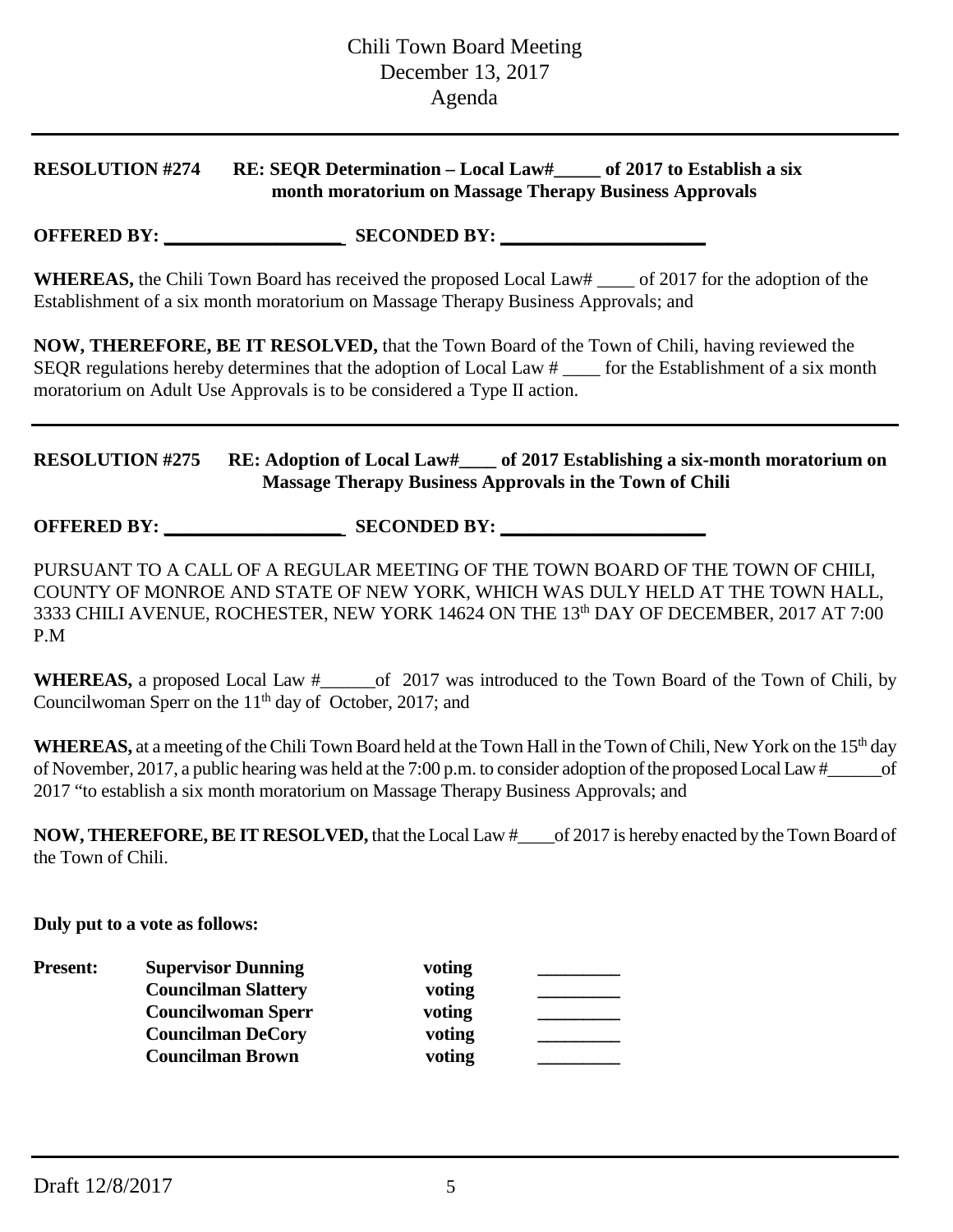#### **RESOLUTION #276 RE: Letter of Credit Release #9 for Rose Hill, Phase 1**

## **OFFERED BY: \_\_\_\_\_\_\_\_\_\_\_\_\_\_\_\_\_\_\_ SECONDED BY: \_\_\_\_\_\_\_\_\_\_\_\_\_\_\_\_\_\_\_\_\_\_**

**WHEREAS,** that per recommendation of the Commissioner of Public Works and Town Engineer that \$28,756.92 be released from the letter of credit #520005477 with Bank of Castile for Rose Hill, Phase 1, leaving a balance of \$384,167.75; subject to engineering fees and street light bills to the Town.

#### **RESOLUTION #277 RE: Letter of Credit Release #6 for Carriage House, Section 3**

**OFFERED BY: \_\_\_\_\_\_\_\_\_\_\_\_\_\_\_\_\_\_\_ SECONDED BY: \_\_\_\_\_\_\_\_\_\_\_\_\_\_\_\_\_\_\_\_\_\_**

**WHEREAS,** that per recommendation of the Commissioner of Public Works and Town Engineer that \$12,301.00 be released from the letter of credit #520005347 with Bank of Castile for Carriage House, Section 3, leaving a balance of \$118,583.70; subject to engineering fees and street light bills to the Town.

#### **RESOLUTION #278 RE: Establish Letter of Credit for 420 Ballantyne Road**

**OFFERED BY:** SECONDED BY:

**BE IT RESOLVED,** that per the recommendation of the Commissioner of Public Works/Superintendent of Highways and Town Engineer that a letter of credit be established for 420 Ballantyne Road in the amount of \$161,652.96

Items within the letter of credit include, but are not limited to erosion and sediment control features, storm sewers and post construction storm water management facilities.

## **RESOLUTION #279 RE: Snow and Ice Removal Agreement – Rose Hill, Section 1**

**OFFERED BY: \_\_\_\_\_\_\_\_\_\_\_\_\_\_\_\_\_\_\_ SECONDED BY: \_\_\_\_\_\_\_\_\_\_\_\_\_\_\_\_\_\_\_\_\_\_**

**BE IT RESOLVED,** to authorize the Town Supervisor to execute an Agreement between the Town of Chili and Forest Creek Equity Corp to allow for snow and ice removal operations for Rose Hill Estates, Section 1 subject to the review and acceptance by the Counsel for the Town.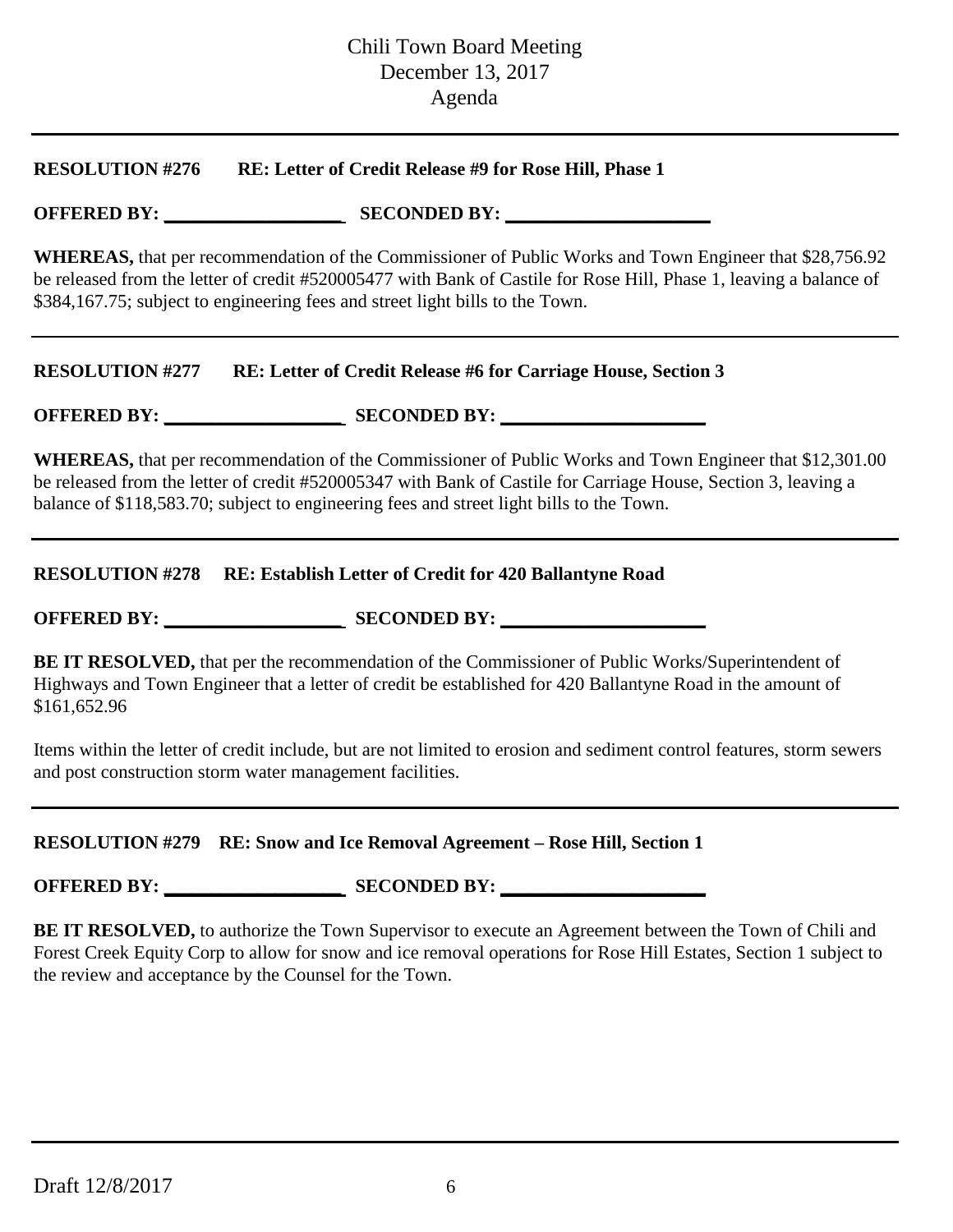#### **RESOLUTION #280 RE: Snow and Ice Removal Agreement – Carriage House, Section 3**

## **OFFERED BY: \_\_\_\_\_\_\_\_\_\_\_\_\_\_\_\_\_\_\_ SECONDED BY: \_\_\_\_\_\_\_\_\_\_\_\_\_\_\_\_\_\_\_\_\_\_**

**BE IT RESOLVED,** to authorize the Town Supervisor to execute an Agreement between the Town of Chili and Forest Creek Equity Corp to allow for snow and ice removal operations for Carriage House Estates, Section 3 subject to the review and acceptance by the Counsel for the Town.

## **RESOLUTION #281 RE: Set Public Hearing for Creation of Rose Hill Sidewalk District**

## **OFFERED BY: \_\_\_\_\_\_\_\_\_\_\_\_\_\_\_\_\_\_\_ SECONDED BY: \_\_\_\_\_\_\_\_\_\_\_\_\_\_\_\_\_\_\_\_\_\_**

**WHEREAS,** a written petition, dated December 8, 2017, in due form and containing the required signatures has been presented to and filed with the Town Board of the Town of Chili, Monroe County, New York for the creation of the Rose Hill Sidewalk District to serve Rose Hill Estates, Section 1-4 subdivision, Tax ID#'s 159.01-01-3.1 and 159.01-002.1 more particularly described in Schedule A attached hereto and incorporated herein by reference; and

**WHEREAS,** the petitioners shall pay all costs relating to the formation of the proposed district, as well as the construction and installation of all sidewalks and related improvements therein in accordance with the map and plans filed with the petition; and

**WHEREAS,** except as otherwise provided above, all expenses of the Rose Hill Sidewalk District including all extensions heretofore and hereafter created, shall be a charge against the entire area of the district, as extended; and

**WHEREAS,** the proposed district creation is an Unlisted Action for the purposes of the State Environmental Quality Review Act and the regulations promulgated thereunder ("SEQRA"); and

**NOW THEREFORE,** it is hereby, **RESOLVED** that the Chili Town Board is hereby designated "Lead Agency" for the environmental review of this proposed action; and be it

**ORDERED,** that a meeting of the Town Board of the said Town of Chili shall be held at the Chili Town Hall, 3333 Chili Avenue, Town of Chili, New York on the 17th day of January, 2018, at 7:00 p.m to consider the said Petition and to hear all persons interested in the subject thereof and for such other action on the vote of said Town Board in relation to the said Petition as may be proper or required by law; and it is further

**ORDERED,** that the Town Clerk of the Town of Chili is hereby authorized and directed to publish a copy of this order in the Gates Chili Post and post a copy of the same on the bulletin board in the Office of the Town Clerk, not less than ten (10) days, but not more than twenty (20) days, prior to the date set for said public hearing.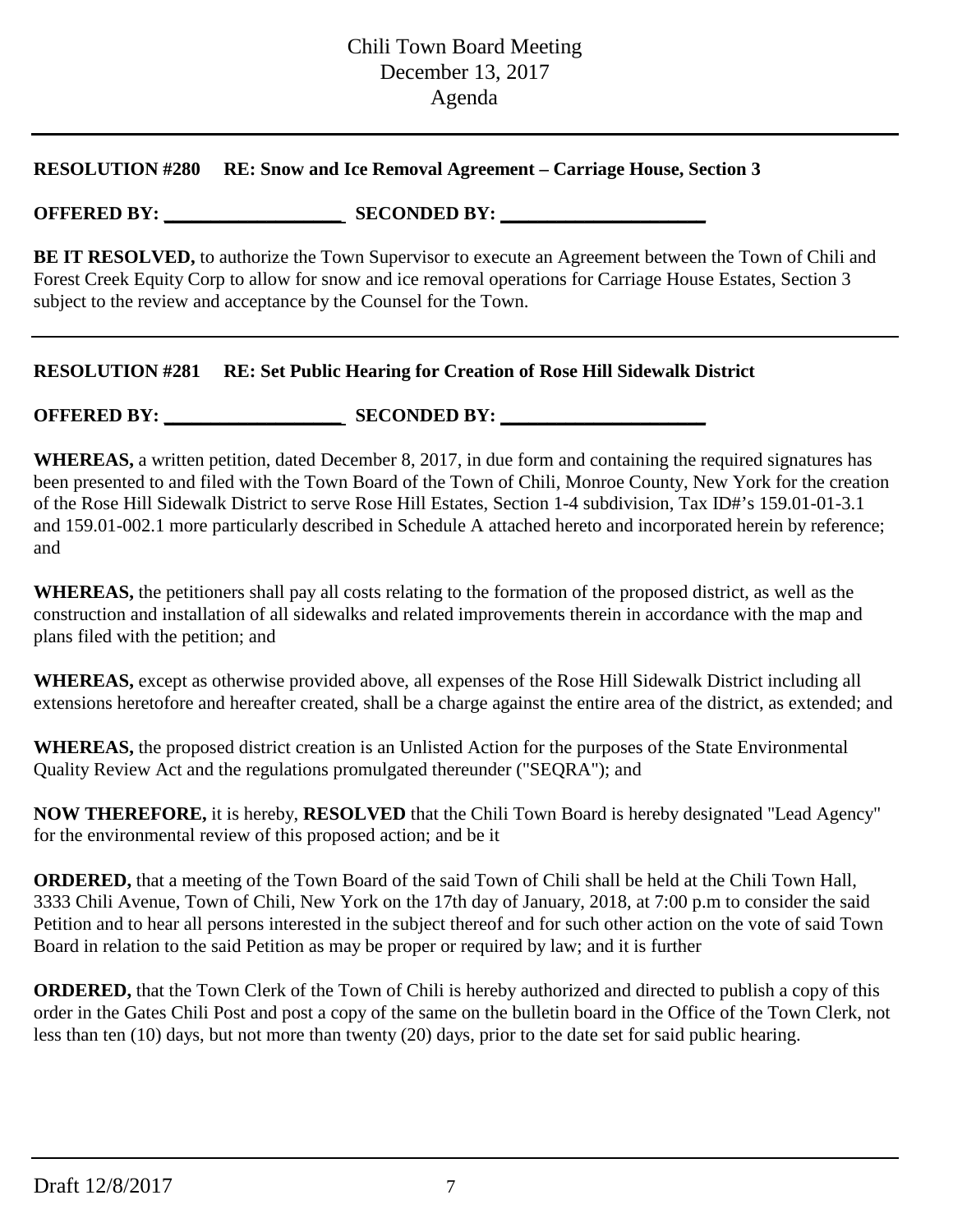## **RESOLUTION #282 RE: Set Public Hearing for Consolidated Lighting District #1 to Serve Rose Hill Estates Section 1-4**

**OFFERED BY:** SECONDED BY:

**WHEREAS,** a written petition, dated December 8, 2017, in due form and containing the required signatures has been presented to and filed with the Town Board of the Town of Chili, Monroe County, New York for the extension of the Chili Consolidated Lighting District #1 to serve Rose Hill Estates, Section 1-4 subdivision, Tax ID#'s 159.01-01-3.1 and 159.01-002.1 more particularly described in Schedule A attached hereto and incorporated herein by reference; and

**WHEREAS,** the petitioners shall pay all costs relating to the formation of the proposed district extension, as well as the construction and installation of all poles, wires, lights, manholes, connections and related equipment and improvements therein in accordance with the map and plans filed with the petition; and

**WHEREAS,** except as otherwise provided above, all expenses of the Chili Consolidated Lighting District #1, including all extensions heretofore and hereafter created, shall be a charge against the entire area of the district, as extended; and

**WHEREAS,** the estimated cost to the typical property, and, if different, the typical one or two family home within the Chili Consolidated Lighting District, in the first year following the formation of the district extension for operation and maintenance charges, is as follows:

Typical Property: \$0.20

Typical One or Two Family Home: \$0.20

**WHEREAS,** the proposed district extension is an Unlisted Action for the purposes of the State Environmental Quality Review Act and the regulations promulgated thereunder ("SEQRA"); and

**NOW THEREFORE,** it is hereby,

**RESOLVED,** that the Chili Town Board is hereby designated "Lead Agency" for the environmental review of this proposed action; and be it

**ORDERED,** that a meeting of the Town Board of the said Town of Chili shall be held at the Chili Town Hall, 3333 Chili Avenue, Town of Chili, New York on the 17th day of January, 2018, at 7:00 p.m. to consider the said Petition and to hear all persons interested in the subject thereof and for such other action on the vote of said Town Board in relation to the said Petition as may be proper or required by law; and it is further

**ORDERED,** that the Town Clerk of the Town of Chili is hereby authorized and directed to publish a copy of this order in the Gates Chili Post and post a copy of the same on the bulletin board in the Office of the Town Clerk, not less than ten (10) days, but not more than twenty (20) days, prior to the date set for said public hearing.